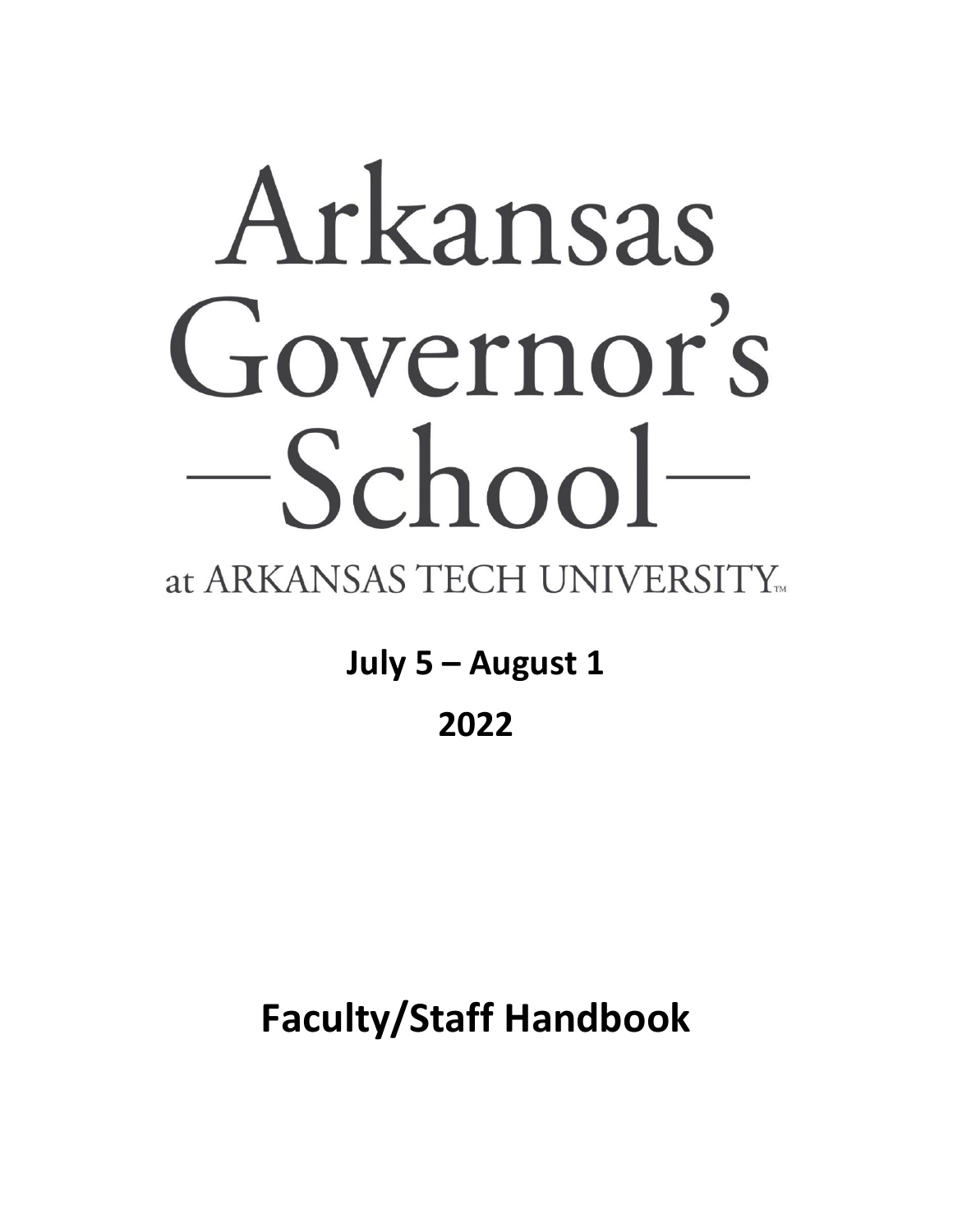## About the Arkansas Governor's School

Congratulations on becoming a member of the faculty/staff of the Arkansas Governor's School (AGS). Founded in 1979, AGS is a statewide yearly summer residential program for 400 of the best and brightest high school rising seniors. The program is fully funded by the Arkansas Legislature and operated by the Arkansas Department of Education and Secondary Education (DESE). AGS faculty and staff are selected from applicants that work in public school systems, private schools, colleges, universities, businesses, and other organizations. Each year, the program has over 50 employees serving as teachers, counselors, resident assistants, and support/office personnel. In addition, the program hosts several visiting speakers and offers a variety of performances, field trips, and social events. AGS provides an opportunity for students to learn, live, and share in a unique environment.

The intent of the Governor's School is to give gifted and talented students a challenging opportunity to experience a broad array of concepts and theories and explore twentieth and twenty-first century thought. The curriculum focuses on conceptual or abstract knowledge and is designed to provoke curiosity and inquiry from students, not as an acceleration of high school nor an anticipation of college, but as a pure learning experience. Instruction is open, exploratory, and experiential, and seeks deep rather than procedural learning. Students do not receive grades. It is an honor for students to be chosen for the school, and those selected will have demonstrated significant talent, academic achievement, and a desire to learn.

All faculty and staff are expected to become familiar with and abide by the AGS Student Handbook and Faculty/Staff Handbook. AGS faculty and staff are additionally subject to rules, regulations, procedures, and expectations of ATU employees as outlined in the ATU Staff Handbook and ATU Faculty Handbook:

[https://www.atu.edu/academics/docs/2021%20Russellville%20Campus%20Faculty%20Handbo](https://www.atu.edu/academics/docs/2021%20Russellville%20Campus%20Faculty%20Handbook.Final.pdf) [ok.Final.pdf](https://www.atu.edu/academics/docs/2021%20Russellville%20Campus%20Faculty%20Handbook.Final.pdf)

<https://www.atu.edu/hr/docs/Staff%20Handbook%209.24.20%20revision.pdf>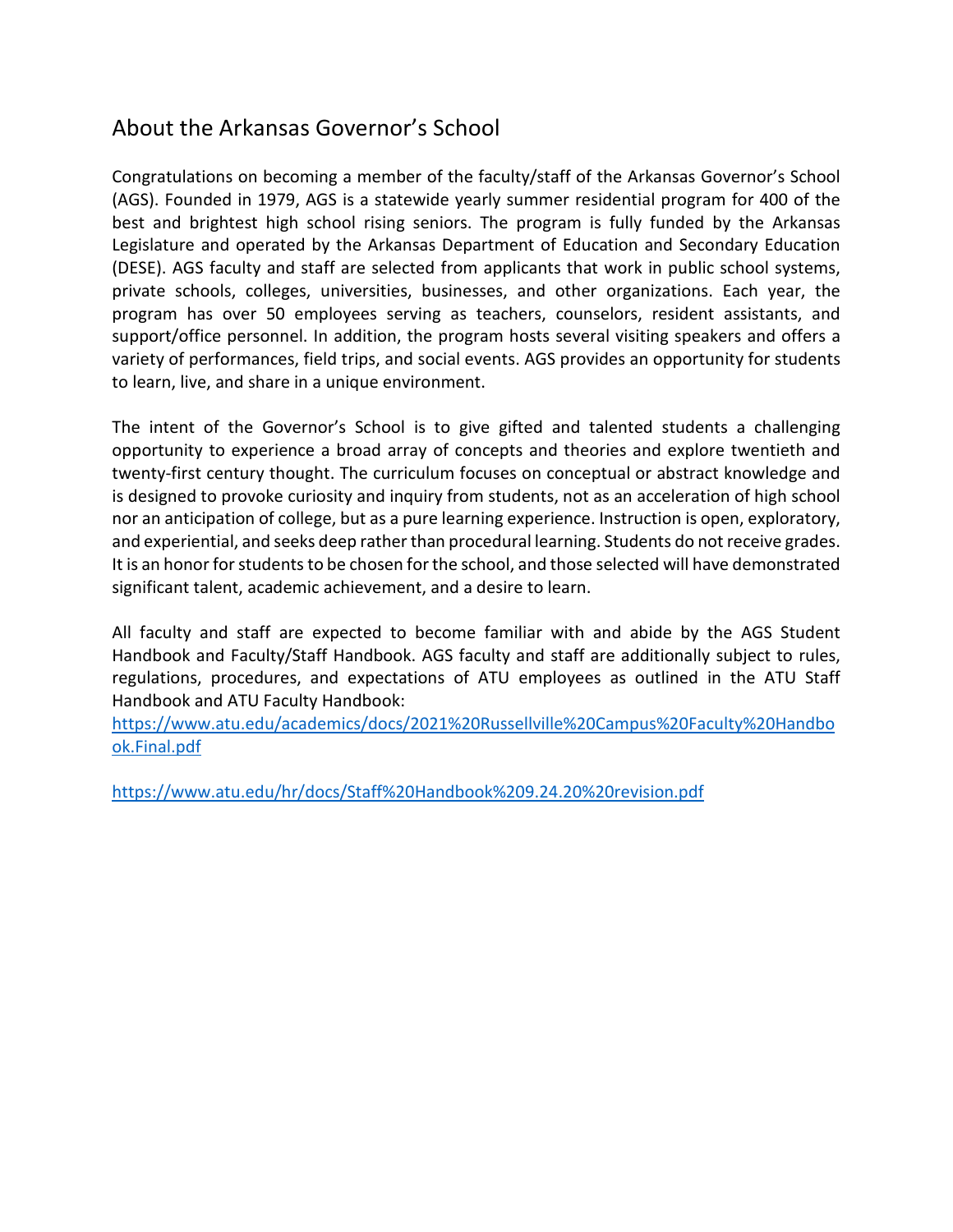## Faculty and Staff Expectations

Faculty and staff are entrusted with the education and safety of AGS students and with furthering the program's vision and mission.

AGS staff are expected to:

- Interact appropriately with AGS students' as minors.
- Advance programs in keeping with the AGS founding legislation, current grant parameters, individual skills, and collaborative planning.
- Establish positive relationships with students, instructors, and colleagues characterized by mutual respect, collegiality, and good will.
- Share questions, concerns, and solutions as they arise with appropriate administrators.
- Be open to supervision and constructive feedback to improve the quality of AGS programs.
- Model integrity, curiosity, responsibility, creativity, enthusiasm, professionalism, and respect for all persons regardless of racial, cultural, religious, gender, or other differences.

AGS instructors are expected to:

- Have a thorough knowledge of and enthusiasm for their subject matter.
- Stay abreast of recent developments in their respective fields.
- Use teaching techniques suitable to the students' as minors.
- Advance curriculum in keeping with the AGS founding legislation, current grant parameters, individual expertise, and collaborative development activities.
- Establish positive relationships with students and colleagues characterized by mutual respect, collegiality, and good will.
- Share questions, concerns, and solutions as they arise with appropriate administrators.
- Be open to supervision and constructive feedback to improve the quality of instruction.
- Model integrity, curiosity, responsibility, creativity, enthusiasm, professionalism, and respect for all persons regardless of racial, cultural, religious, gender, or other differences.

#### Professional Relationships

All AGS faculty/staff members are expected to maintain a friendly, courteous, and professional attitude in their assigned duties and in their relationships with each other.

The directors' primary function is to support the faculty and staff members in their endeavors to provide students with the highest-quality program. For the benefit of students, faculty/staff and administration should keep an open line of communication and seek to resolve issues efficiently and discreetly. Constructive feedback, innovative ideas, and helpful suggestions are a part of our improvement process. AGS and DESE administrators will periodically visit classes for the purpose of assessment and program development. Faculty/staff members should treat student information as private unless mandatory reporting requires otherwise. The Director of AGS should be consulted in the event that disciplinary or performance issues require contact with parents or legal guardians. Faculty/staff members should remember that they represent the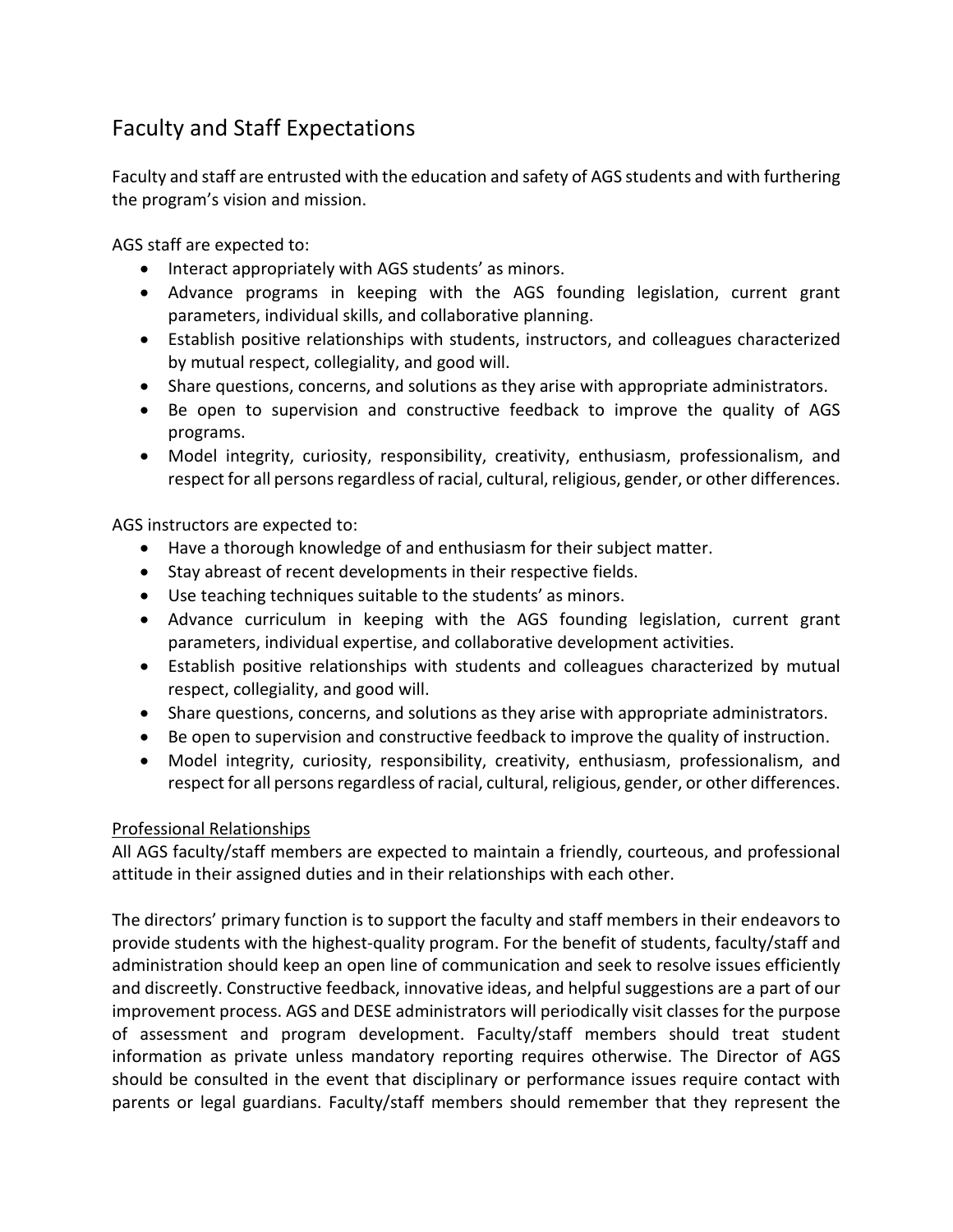program at all times. Instructors and RAs must keep an accurate record of each student's attendance at mandatory events. AGS encourages staff and faculty to develop friendships and share a spirit of teamwork and camaraderie both inside and outside of the workplace. Interpersonal relationships between staff and faculty become a concern when those relationships impair the work of any staff or faculty or create a harassing, demeaning, or hostile working environment for any staff or faculty.

### ATU and State of Arkansas Policies

#### Hiring

Individuals not currently employed by Arkansas Tech University to assist with summer camps, continuing education seminars and other workshops may be paid by contract via the extra-labor payroll cycle. In order for an individual who is currently employed by the University to receive separate remuneration for employment at camps, seminars, and workshops, the employee must take annual leave and must also have the appropriate paperwork for concurrent employment completed, approved, and filed with the Arkansas Department of Finance and Administration as well as either the Office of Human Resources or Academic Affairs, as appropriate. Such personnel must be hired and processed according to the extra-labor guidelines established by the Human Resources Director. The Program director must certify the amount of the contract in writing to the Payroll Officer. Strict adherence to processing deadlines set forth by the Payroll Office is required to ensure timely processing of payment. This policy is not designated for personnel employed on a work schedule at an hourly rate of pay. Those employees will continue to be paid in accordance with regular extra-labor procedures.

In certain instances, program directors may find it necessary to employ students to assist with campus and special programs. In such instances, when a program director must employ both students and non-students to perform identical duties and must pay the non-student fee or rate of pay which is greater than the prevailing college work-study rate, the director may pay the student an equivalent rate. It is the intent of this policy to eliminate disparity between individuals who perform identical duties. Advance approval from the Human Resources Director is required to make use of the provisions of this policy. This exception is not available to the program director's family or relatives.

All staff hired are subject to criminal background checks. The university will comply with the Fair Credit Reporting Act.

Under authority of the Immigration Reform and Central Act (IRCA) of 1986, the University must verify citizenship and legal employment status of all persons hired after November 6, 1986. Although the University is required to comply with IRCA, it is prohibited from discriminating in hiring or terminating anyone on the basis of national origin. All employees must complete proper verification forms prior to beginning employment at the University. If time permits, a fact sheet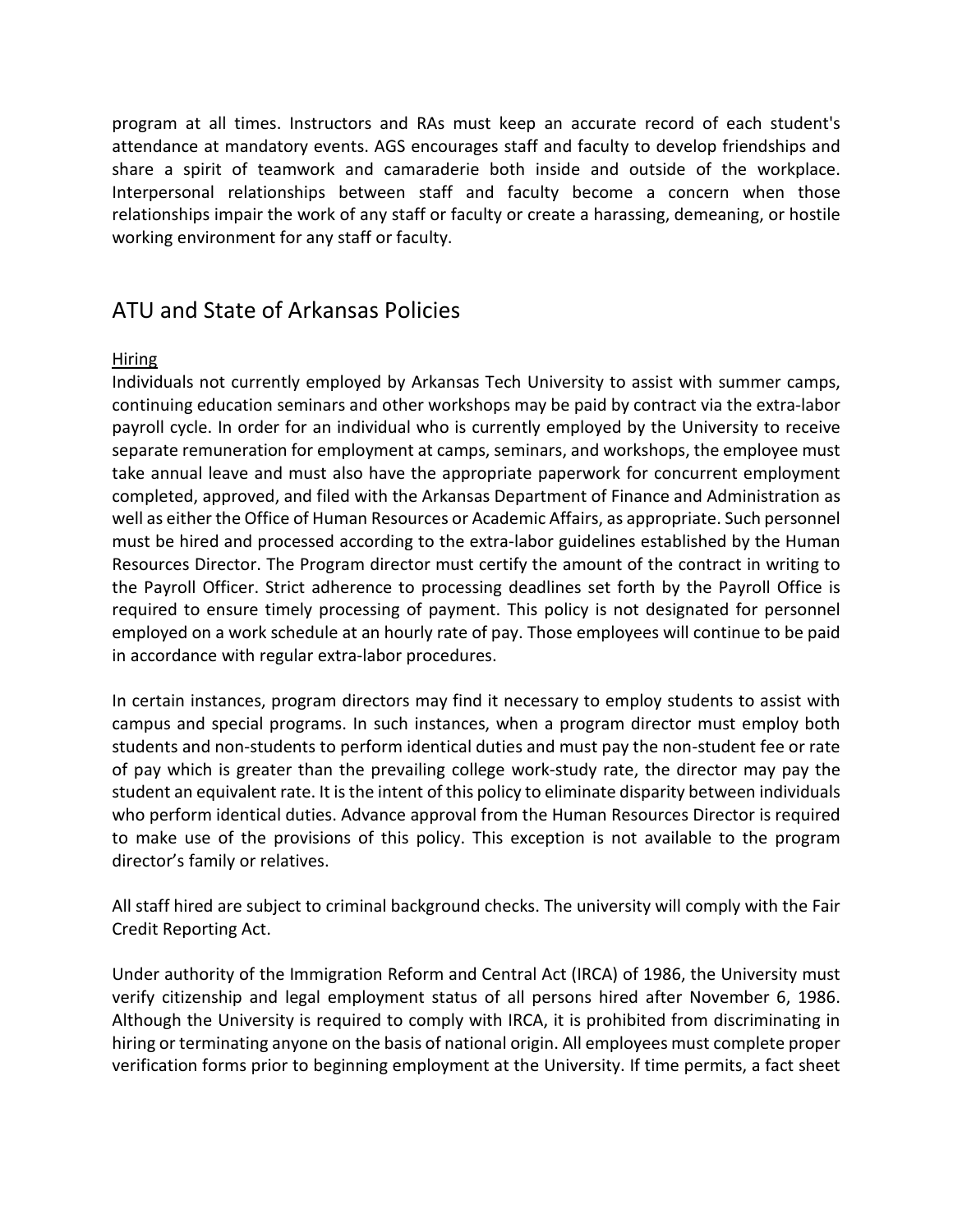on legal employment status and notice of employment will be mailed to the prospective employee prior to employment

#### Concurrent Employment

Employment in more than one role or position within Arkansas Tech University and/or any other state agency or institution is regulated by the State of Arkansas. University employees may work concurrently in two state positions if the conditions listed below are met:

- 1. Both the institution and/or agency directors approve the employment.
- 2. Employment in another state position does not interfere with the required performance of an employee's primary duties.
- 3. The combined salaries of both positions do not exceed the larger maximum annual salary of either position.
- 4. Authorization is granted by the Arkansas Department of Higher Education (ADHE) as requested by the secondary employer.

Pursuant to A.C.A. §6-63-307, any employee knowingly violating the provisions of this section will be subject to immediate termination and will be barred from employment by an agency or institution of the State of Arkansas for a period of not less than three years or until such employee will repay the State of Arkansas any sums received by such employee in violation of this section, together with interest at a rate of ten percent (10%) per annum.

#### Sexual Harassment

It is the policy of Arkansas Tech University to maintain the University community as a place of work and study for staff, faculty, and students free of harassment, including sexual and gender harassment and all forms of sexual intimidation and exploitation. All students, staff, and faculty should be aware both that the University is concerned and prepared to take action to prevent and correct such behavior. Sexual harassment by any faculty, staff or student is a violation of both law and University policy and will not be tolerated at Arkansas Tech University. The University considers sexual harassment to be a very serious issue and shall subject the offender to dismissal or other sanctions following the University's investigation and substantiation of the complaint and compliance with due process requirements.

The determination of what constitutes sexual harassment will vary with the particular circumstances, but it may be generally described as repeated and unwanted sexual behavior, such as physical contact and verbal comments or suggestions that adversely affect the working or learning environments of others. EEOC Guidelines define sexual harassment as unwelcome sexual advances, request for sexual favors, and other verbal or physical conduct of a sexual nature when:1.Submission to such conduct is either explicitly or implicitly made a condition of an individual's employment with the University or a factor in the educational program of a student; and/or 2.Submission to or a rejection of such conduct by an individual is used as the basis for an employment or academic decision affecting such individuals; and/or 3.Such conduct has the purpose or effect of substantially interfering with an individual's right to achieve an educational objective or to work in an environment free of intimidation, hostility, or threats stemming from acts or language of a sexual nature. Although sexual harassment most frequently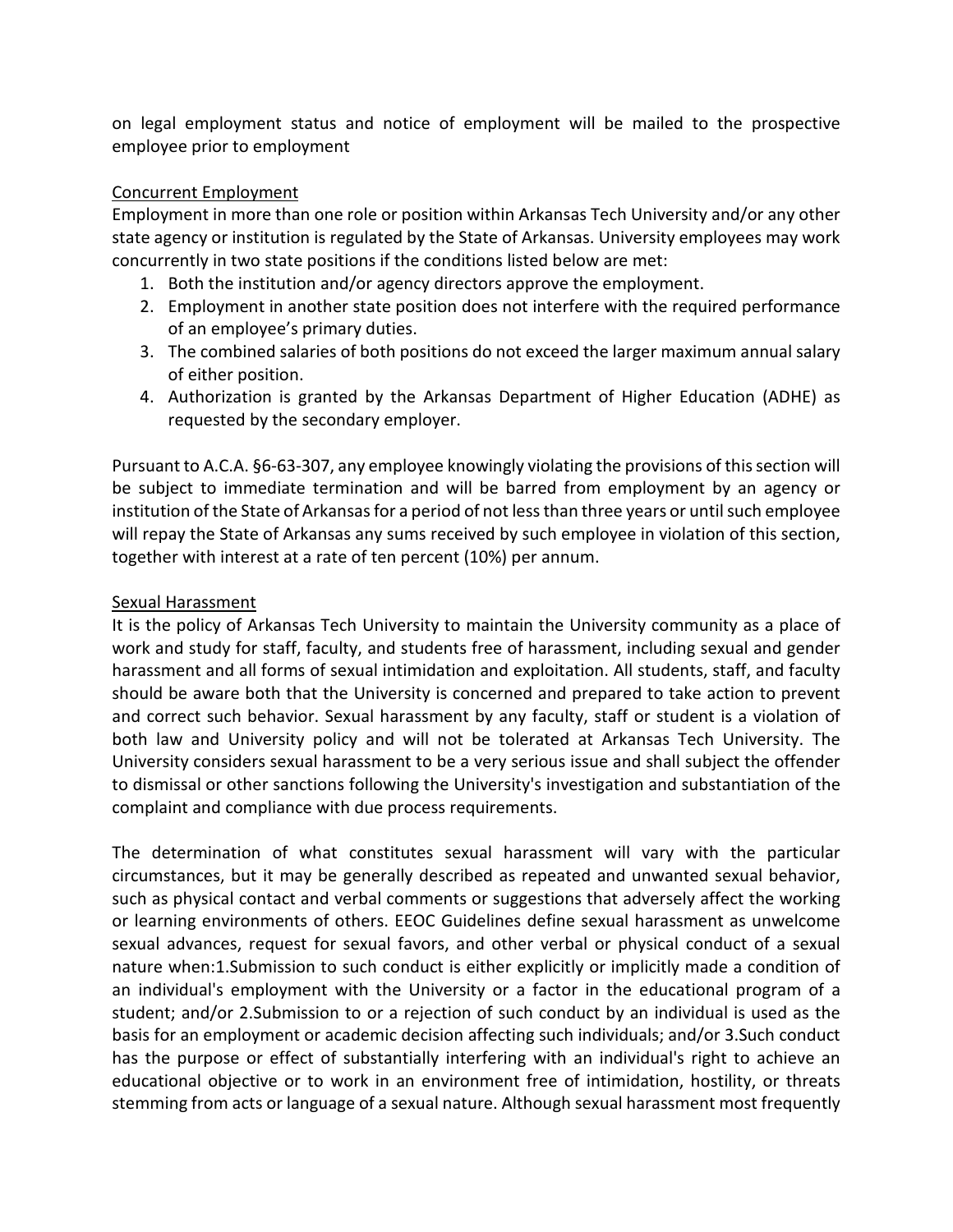occurs when there is an authority differential between the persons involved (Faculty member and student, supervisor and staff member), it may also occur between persons of the same status (e.g. faculty-faculty, staff-staff, student-student).

Both men and women may be victims of sexual harassment and sexual harassment may occur between individuals of the same gender. Because of the unique situations which exist between students, faculty, supervisors and staff, relationships in the workplace and on campus should at all times remain professional. In particular, due to the professional power differential between faculty and students, faculty members are encouraged to remain professional in all relationships with students. As teachers, professors, encourage the free pursuit of learning by their students. They hold before them the best scholarly standards of their discipline. Professors demonstrate respect for students as individuals and adhere to their proper roles as intellectual guides and counselors. Professors make every reasonable effort to foster honest academic conduct and to assure that their evaluations of students reflects each student's true merit. They respect the confidential nature of the relationship between professor and student. They avoid any exploitation, harassment, or discriminatory treatment of students. They acknowledge significant academic or scholarly assistance from them. They protect their academic freedom.

Sexual harassment may create a hostile, abusive, demeaning, offensive or intimidating environment. It is manifested by verbal or physical actions, including gestures and other symbolic conduct. Sexual harassment is not always obvious and overt; it can also be subtle and covert. A person who consents to sexual advances may nevertheless be a victim of sexual harassment if those advances were unwelcome. If a professor's speech or conduct takes place in the teaching context, it must also be persistent, pervasive and not germane to the subject matter. The academic setting is distinct from the workplace in that wide latitude is required for professional judgment in determining the appropriate content and presentation of academic material.

Examples of sexual harassment may include, but are not limited to the following:

- Verbal abuse of asexual nature, which is considered to include, but is not limited to epithets, derogatory comments, sexual advances, invitations, propositions, comments, or requests for sexual favors;
- Intimate unwelcome physical contact;
- Repeated unwanted discussions of sexual matters;
- Use of sexual jokes, stories, analogies or images which are not related to the subject of the class or work situation;
- Ogling, leering, or prolonged staring at another person's body;
- Display or use of sexual graffiti or sexually-explicit pictures or objects;
- Sexually suggestive jokes, comments, e-mails, or other written or oral communications;
- Condition, explicitly or implicitly, academic or employment decisions upon an individual's submission to requests for sexual favors or conduct.

Individuals who are aware of or have been subjected to sexual harassment are encouraged to promptly contact the Affirmative Action Officer.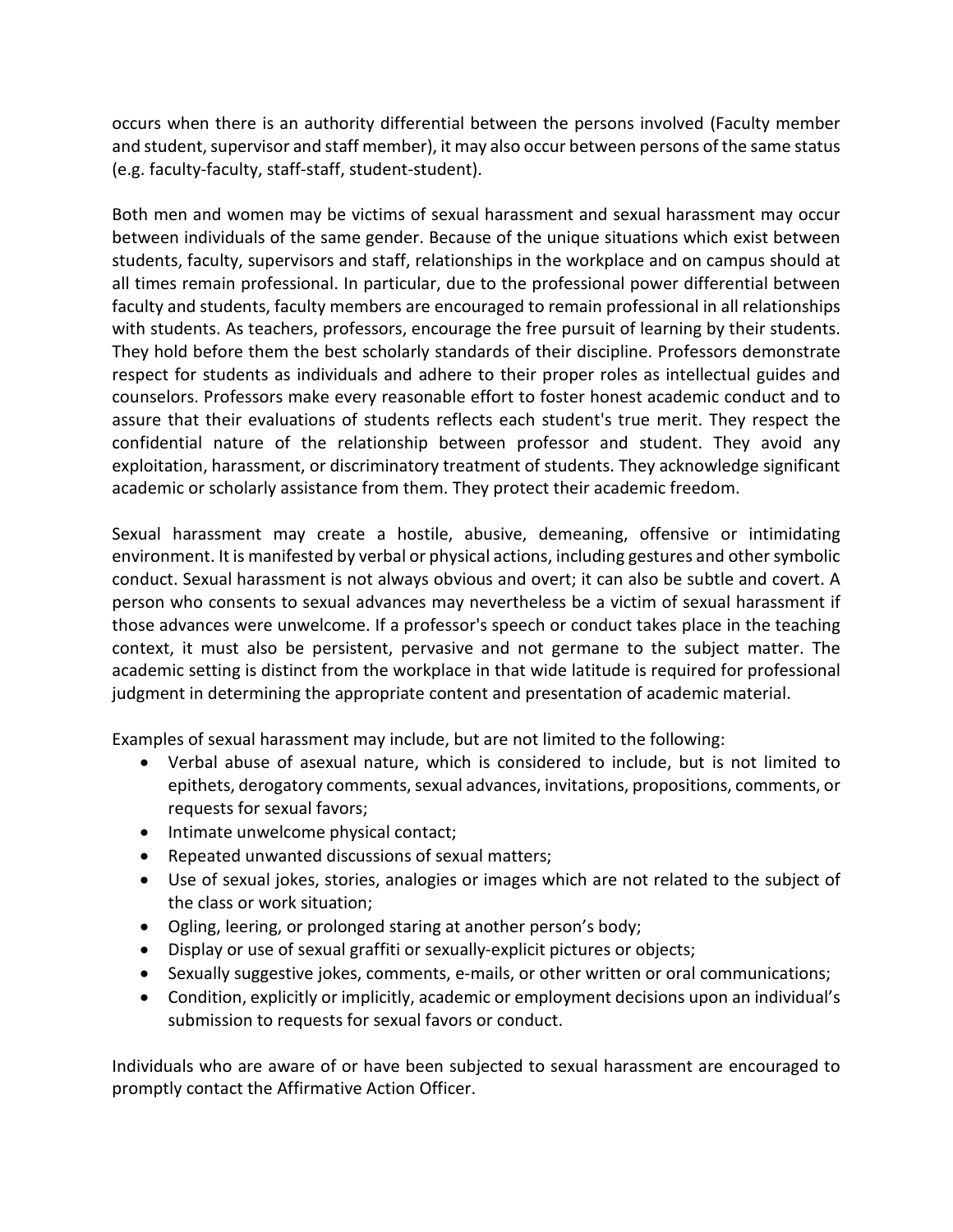Procedures for resolution of sexual harassment claims can be found ATU Faculty Handbook and Staff Handbook.

#### Consensual Relations

Sexual relations between students and faculty/staff members at AGS is prohibited.

A supervisor, whether faculty or staff, should also not develop a dating or sexual relationship with an employee when the supervisor has a "position of authority" with respect to the employee.

Additional policies and procedures concerning sexual misconduct can be found in the ATU Faculty Handbook and ATU Staff Handbook.

#### Campus Drug, Tobacco and Alcohol Policies

ATU is a smoke and drug free campus. Smoking or the use of e-cigarettes is prohibited on each campus of state-supported institutions of higher education. It is the policy of the State of Arkansas that the unlawful manufacture, distribution, dispensation, possession, or use of a controlled substance in a state agency's or institution's workplace is prohibited. Violation of this policy can subject employees to discipline up to and including termination.

#### Guests

Visitors of the opposite sex are only allowed in the lobby areas of the Nutt and M Street residence halls. Guests are not allowed in *any* of the Nutt and M Street student, staff, or faculty rooms. Visitors may not use campus computers or recreation equipment or facilities.

## General Information

#### ID Cards

All faculty and staff will receive an AGS ID card. Please keep this card on hand for identification purposes, meals, and entry to certain campus facilities.

Mail

Mail should be addressed to the faculty/staff member at:

Arkansas Governor's School Staff name 215 West O Street Russellville, AR 72801

#### Housing

On-campus housing is available for AGS faculty upon request. RAs are required to live on campus. Housing questions should be addressed to the Department of Residence Life:

Department of Residence Life